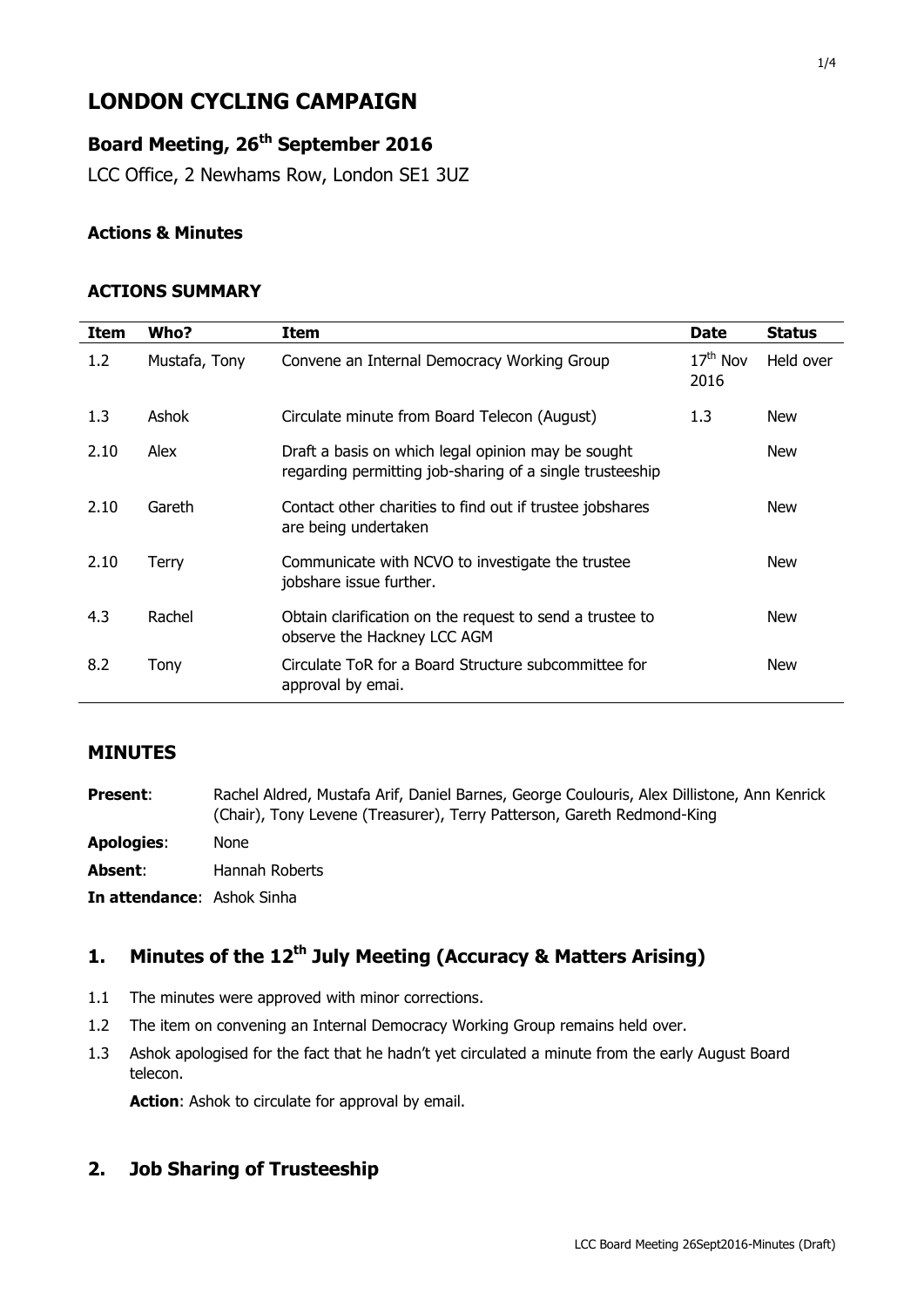- 2.1 Terry circulated her paper regarding the potential benefits of two people job-sharing a single trustee position on the Board.
- 2.2 She noted that LCC should not only state its commitment to increasing diversity but take action to achieve this; and possibly the most important benefit she felt would accrue was an increase in diversity on the Board:
	- More women would be able to apply: with women generally shouldering the greater share of childcare in families the reduce time commitment would lower the bar to nomination.
	- Being a trustee is a privileged role; it is seen socially as a senior position of high responsibility, thus lowering the bar to entry would broaden the pool of people who could benefit from serving on the Board.
- 2.3 Terry described her own experiences of job-sharing in the 1980's and the positive impacts it had on her own family and her professional development. She also identified benefits to the organisation such as reduced absence and "2 for the price of 1" effect as jobsharers work together on issues.
- 2.4 She listed ways in which job-sharing could be achieved in practice on the LCC Board, with or without changing the Articles - whilst noting that the legal position regarding sharing a single trusteeship (other than via the route of a company holding a single trusteeship) was not clear (the very short response received by Ashok from the Charity Commission on this question was not entirely conclusive).
- 2.5 Tony stated that he had spoken to the Charity Commission, done some research and asked for informal opinions from members of his family with legal qualifications, and it still seemed clear to him that a change in the law would be required to permit two people to job share a single trusteeship.
- 2.6 He added that even if it was legal or we could change the law to make it so, seeking to diversify the Board wouldn't lead to "1 mm more" cycle lanes being built; there are other areas in which we lack diversity (e.g. ethnicity); we could address family constraints by, for example, holding Board meetings on a Saturday as many voluntary organisations do; and that we shouldn't waste time and money on something that is a "non-starter". George gave his agreement to this last point, noting that in any case he would not want a company to be a trustee of LCC.
- 2.7 Gareth asserted that even if no other charity has thought of trustee job-sharing before, and even if the law would need to be changed to allow this, LCC should seek to be a pioneer because it is the right thing to do; it would also enhance the profile and reputation of the organisation. He is "hugely supportive" of the idea.
- 2.8 Alex added her support, noting that job-sharing would increase the skillset and access to networks on the Board; her view is that there are no legal problems to which there aren't solutions.
- 2.9 The question of legal responsibility was raised: what if the two job-sharing trustees had differing opinions on a given matter? (Whether legally sharing a single trusteeship or two trustees informally taking it in turns to join Board meetings.) A number of trustees noted that there exist a variety of jobs that have statutory responsibilities, including ones in which either/both of the job-sharers can be taken to court if things go wrong (e.g. SENCOs); if these can be managed effectively then so can job-sharing of a single trusteeship.
- 2.10 It was agreed that the Board should consider taking formal, legal opinion before proceeding further with this discussion. Alex agreed to craft a basis on which we would seek such opinion.

#### **Actions:**

- Ann to seek a copy of the new TfL Board recruitment guidance regarding diversity
- Alex to draft a basis (e.g. a specific set of questions) on which the Board would seek legal opinion
- Gareth to contact other charities to find out if trustee jobshares are being undertaken
- Terry to communicate with NCVO to investigate further

#### **3. Managing the Board E-list**

3.1 The problems regarding using the Board e-list were summarised by various trustees.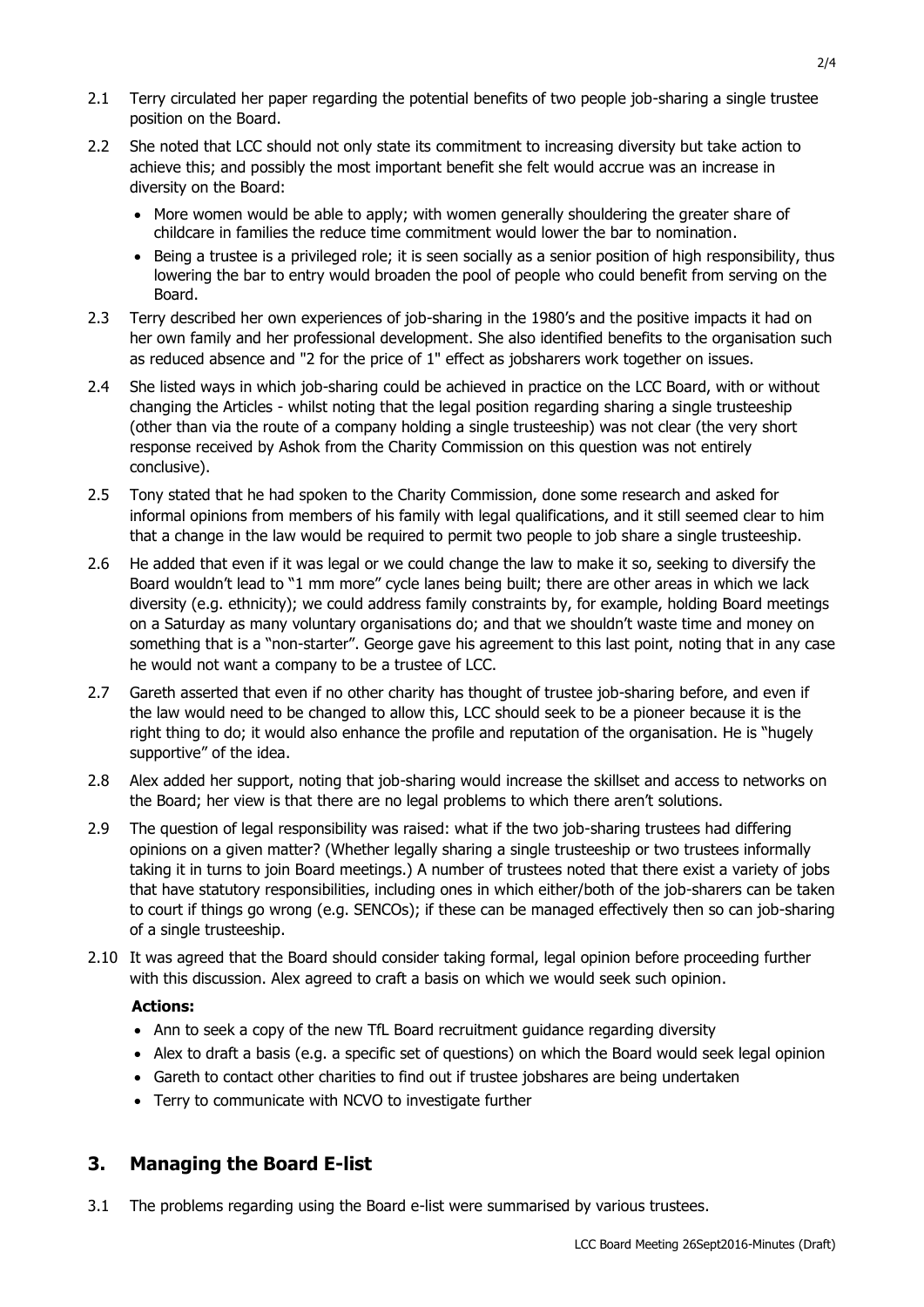- 3.2 Mustafa reminded the Board that there were in essence two solutions: to only include personal email addresses on the Board list (thus avoiding complications that can arise from mail forwarding) or using only @lcc addresses and requiring all trustees to access Offices365 (in a way of their choosing) to send/receive emails. He added that the latter is his preferred solution because it encourages more/better use of @lcc addresses by trustee and opens up other options e.g. easy document sharing.
- 3.3 After some discussion the Board agreed to maintaining the status quo for now, i.e. that the e-list should continue to consist of @lcc addresses with mail forwarding for those who prefer it.

### **4. Hackney LCC AGM**

- 4.1 Rachel conveyed a request from Hackney LCC's Chair that the Board send an observer to its upcoming AGM. This is on the basis that there is division within the group regarding an internal complaint about an LCC member and how it has been handled by the ad hoc group of trustees (led by Gareth) delegated to do so.
- 4.2 Unfortunately none of the trustees had availability at short notice to attend, even though there was a unanimous desire to try to respond positively and supportively to the Hackney LCC Chair if possible.
- 4.3 The Board asked Rachel to contact the Hackney LCC Chair to establish greater clarity on what the trustee would be expected to do at the meeting, as everyone felt that simply observing would not be possible in practice.

**Action**: Rachel to contact Hackney LCC Chair.

4.4 The Board thanked Gareth and the other trustees involved for their management of a difficult dispute.

#### **5. Membership Relaunch**

- 5.1 Dan and Ashok summarised the state of play: the membership is due to be launched in October with that month's renewals and the public offer going live.
- 5.2 They described the extent of creative and web/database work that was going on, noting how complicated the project has been but how promising it now looks; IGC has looked at it in detail and continues to provide oversight.
- 5.3 The Board discussed various concerns, noting the assurance that Ashok gave about monitoring the lapse and new recruitment rates very carefully after relaunch so as to be able to decisively take corrective action (e.g. on price point) if the new package doesn't go down well in the marketplace.

#### **6. Bike Tubes**

- 6.1 Led by Tony, various trustees noted their dissatisfaction regarding problems that had been experienced on some of the led rides, and that overall the numbers of participants had been low.
- 6.2 Ashok agreed and noted the apologies he has sent to various volunteers; he recapitulated that there were indeed some problems with some rides, but that generally the feedback received was that they were well-managed.
- 6.3 Although substantial sponsorship had been secured, Ashok repeated that the marketing (for which LCC was very reliant on external partners) did not deliver "bums on saddles" to the extent expected. The team has looked very closely as to why this may have been the case, and if there is to be any future repeat of this project the barriers to uptake will have to be overcome (e.g. by designing the project in a very different way and/or having a deeper, longer relationship with fewer external partners).
- 6.4 Mustafa requested that in future it be made clearer to activists what the wider expected benefits of such projects are, beyond directly helping more people to cycle.